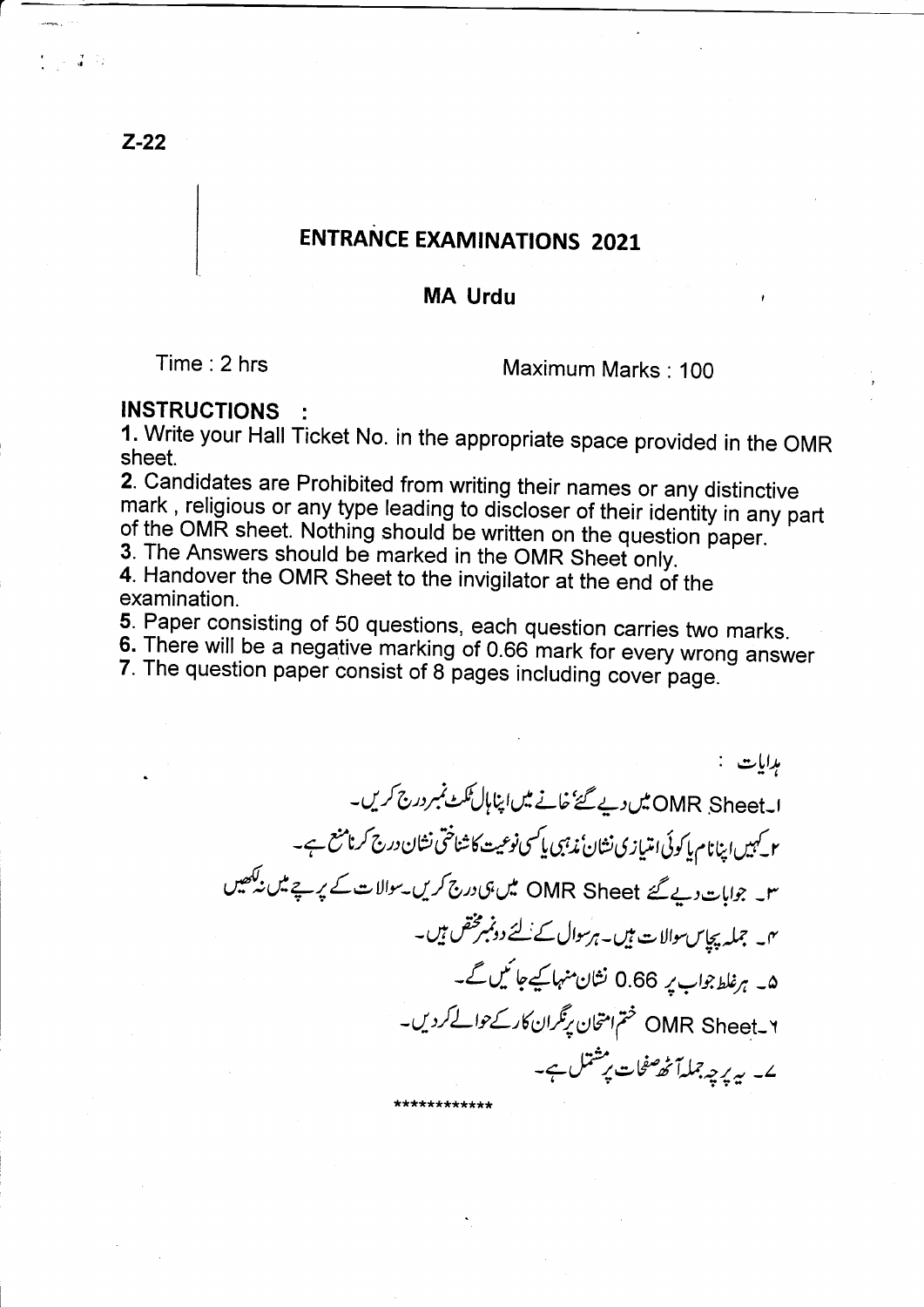1۔ شامین سشاعر کامحبوب ستارہ ہے؟ (B)علامہ!قبال  $\bigcup$ غالب $(A)$  $J_{\mathfrak{b}}(D)$ , (C) *ذو*ق 2۔ میر ببرعلی انیس *کس صنف تخن کاشاعر ہ*؟ (B) قصيده شهر شهر  $\mathcal{A}(A)$ (C)<sup>مثنوی</sup> (D) داسوخت 3۔ ''وحدت تاثر''نثریادب کی س صنف کی شناخت ہے۔  $\overline{\mathcal{J}}$ لار) ځا که  $U_2(t(A))$ (D)افسانہ  $U^{\downarrow\downarrow}(C)$ 4۔ شعرکمل کیجیے تم میرے پاس ہوتے ہوگویا ۔۔۔ (A) جب کوئی دوسرانبیں ہوتا (B) (B) تو بھی وعد ہ د فانہیں ہوتا (C) در نه دنیامیں کیانہیں ہوتا (D) اثر اس کوذ رانہیں ہوتا 5۔ ''جواب شکوہ'' کس کی نظم ہے؟ (A) جگرمرادآبادی (B) خسرت موہانی (D)جۇش<sup>ىلىي</sup>ج آبادى (C)علامہ!قبال 6۔ سرسیداحمدخان نےکون سااخبار جاری کیا؟ (A) الہلال  $\mathcal{M}(B)$ (D) البلاغ (C) تہذیب الخلاق 7۔ پریم چند کاناول نہیں ہے؟ (B) ځ*ست* (A) گمۇدان (D)ميدان عمل (C) نرملا 8۔ حیات جاویڈ بھس کی سوانح حیات ہے؟ (B)مولا ناحالي (A) سرسیداحمہ خان (D) شِلِي نَعماني (C)مرزاغالب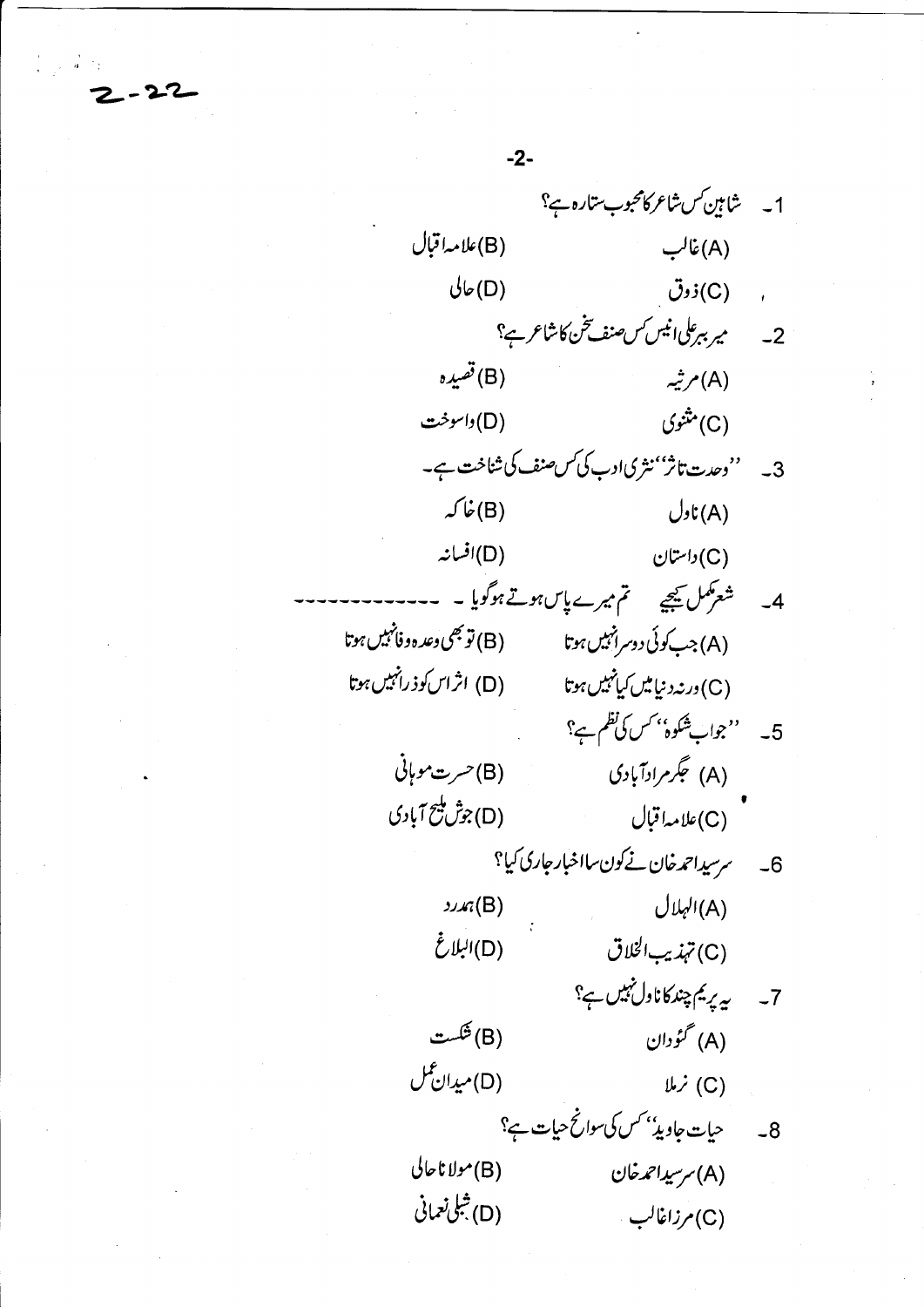9۔ جوپٹیرلاناسے کیامرادی؟ (A) وقت<sup>7</sup>زارنا (B) بېيى<sup>ك</sup>ىانا (D) مشکل کام سرانجام دینا . (C) *دودھ* پنا 10۔ اردوکی پہلی نثری داستان؟ (A) مرآة العروس  $U'$ سب (D) گل <sub>لکا</sub>ول (C)باغ دېږار 11۔ رئیں کمعنو لین سے کہاجاتاہ؟ (B) میرتقی میر (A) مرزامحم*د د*فع سودا (D) حرت موہانی (C) میراثر 12۔ ''ارمغان حجاز'' *کس کی کتا*ب ہ؟ (B) اقبال  $\mathring{\mathcal{C}}$ بوش $\mathcal{C}(A)$ (D)مغن<sup>تيسم</sup>  $\dot{\mathcal{C}}$  $G$ 13۔ ''فرزندار جمند''سے کیامراد ہے؟ بڻا $(B)$  $\forall$ لڑ کی $(A)$ (C) بھیجی (D) بني 14۔ پیعلامہاقبال کی نظم نہیں ہے؟ (B) مىجەقرطبە<br>.  $Jn(A)$ (D) یہاڑاورگلہری (C) رشوت 15- حیدرآباد سےشائع ہونے والامشہورروز نامہ؟ (A) انقلاب (B)صحافت  $\mathcal{I}^{\tau}$  (C) (D) منصف 16۔ ہم کوان سے وفا کی ہے امید ۔ جونہیں جانتے ۔۔۔کیا ہے  $\dot{\mathcal{C}}(B)$  $(A)$ وفا $(A)$ (D)صيا  $J\dot{\varphi}(C)$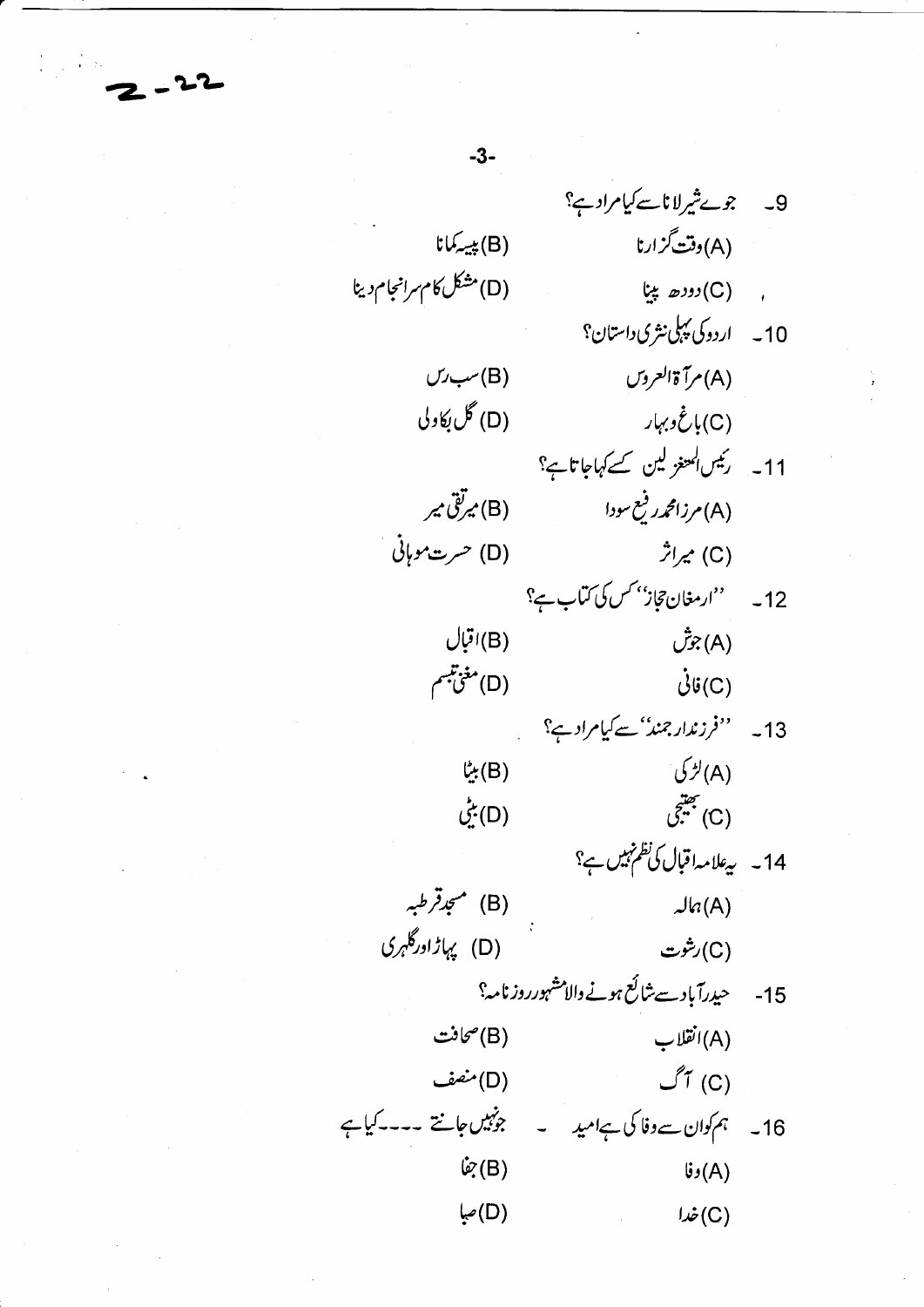

17۔ یریم چند کس حیثیت سے مشہور ہیں؟ (B) گیت کار ّ, A)انشائىيەنگار (D)خا کەنگار (C) ناول نگار 18۔ حیدرآباد کے مشہورر باعی گوکانام؟ (A) مخدوم (B)امجد حيدرآبادي (D) مضطرمجاز (C) شاذتمكنت 19۔ نیاشوالہٗ کس کی نظم ہے؟ (A) جوش  $\mathcal{L}^{\bullet}(\mathsf{B})$ (D)علامہاقبال (C) میر در د 20۔ شعر مکمل کیجے۔ پلکھڑیا ک<sup>ے</sup> گلاب کی پی ہے (A) نازكى اس كےلب كى كيا كہ تي (B) مارى مسى شراب كى مى ب (C) حالت اب اضطراب کی ی ہے (D) پینمائش سراب کی ی ہے 21۔ شہرحیدرآباد کے مشہور دمعروف طنز ومزاح نگار؟ (B) يوسف عازم (A)ابن انشا (D)مغن*تبىم* (C) مجتني حسين

22۔ افسانہ''چوتھی کاجوڑا'' *کس نے لکھ*ا؟ (B) قرة العين *حيدر* (A) عصمت چغپائی (C) كرشْن چندر (D) منڻو 23- ڈرامہ ''انارکلیٰ'' *کس بن میں لکھا گی*ا؟ 1922 (B) 1932  $(A)$ 1912 (D) 1942 (C)

 $-4-$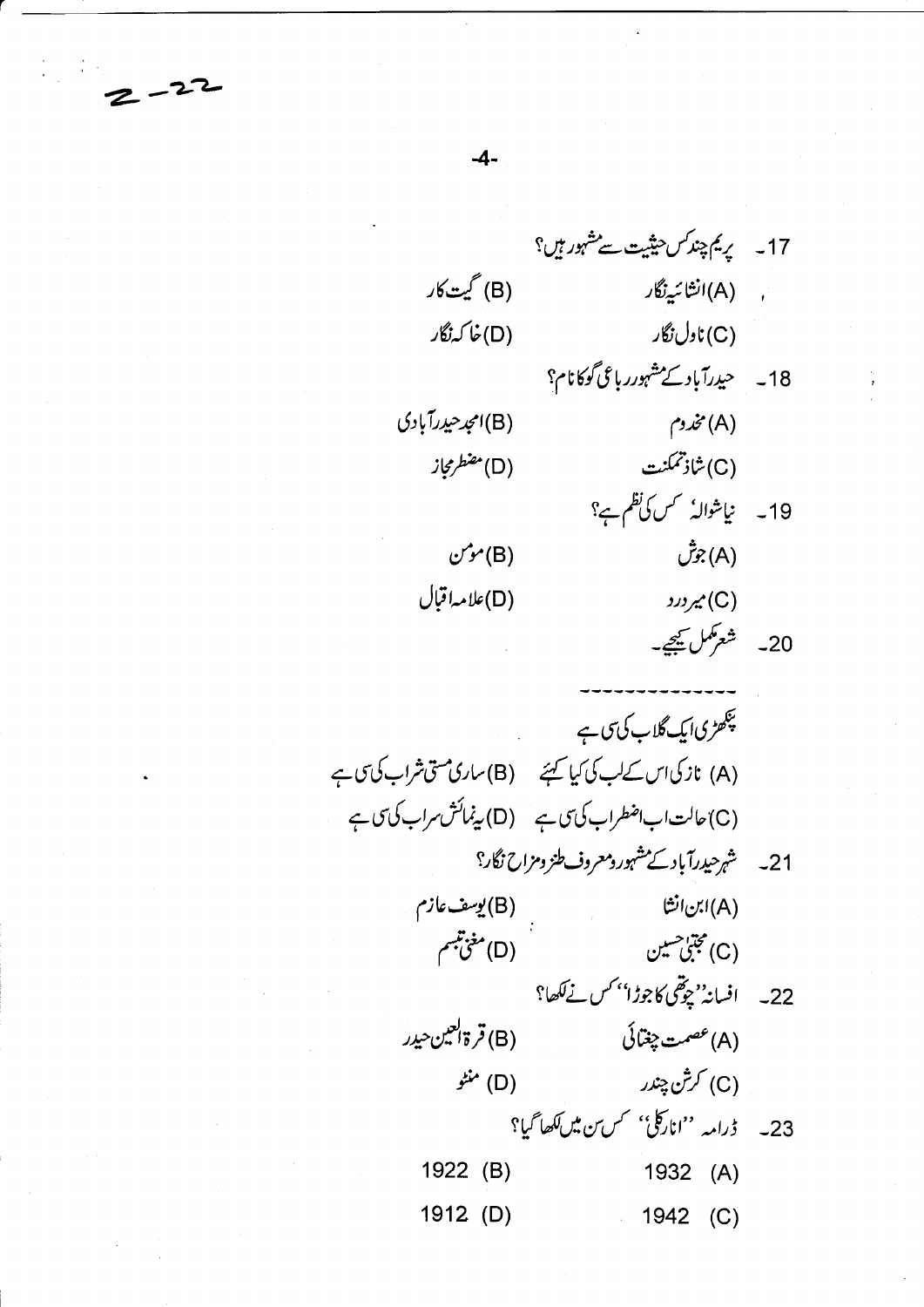24۔ رسالہ<sup>' م</sup>سب رس<sup>' م</sup>س شہرسے جاری ہوتا ہے؟ (B) دېڭى (A) ممبئی (D)حيدرآباد , (C) جويال 25 پہ شہر حیدرآباد کس ندی کے کنارےآباد ہے؟ (B) موی (A) گوداوری  $\mathcal{E}^{\mathscr{E}}(D)$  $\tilde{\mathcal{F}}(\mathrm{C})$ رہم پتر 26۔ اردوزبانآ ئین کے کس شیڈول میں ہے؟ يشيں $(B)$ (A) يانچويں (D) آٹھوس  $U^{\tilde{\mathbf{y}}}\mathsf{L}(\mathsf{C})$ 27۔ قطب شاہی دورکا آخری بادشاہ کون تھا؟ (B)ابراہیم قطب شاہ (A)عبدالله قطب شاه (D) ابوالحسن تاناشاه (C) محم**رت**طب شاہ 28۔ سمبلآزادی کانعرہ دینے والااردوکا شاعراورمجامہآ زادی کون ہے؟ (B) مولا ناحسرت موہانی (A) مولا ناابوالکلامآ زاد (D) مولا ناظفرعلى خان (C)رام پرشاپسل . 29- يشعركس نےلكھا؟ میں پیچ کہوں گی گر پھربھی ہار جاؤں گی وہ جھوٹ بولےگااورلا جواب کردےگا (A) يروين شاكر (B) زاہدہ حنا (D) اداجعفری (C) عظمت عبدالقيوم 30 بەللەرغادلىم كالج كاقيام كىب<sup>ىم</sup>ل مىل آيا؟ 1800(B) 1805 $(A)$ 1857 (D)  $1757(C)$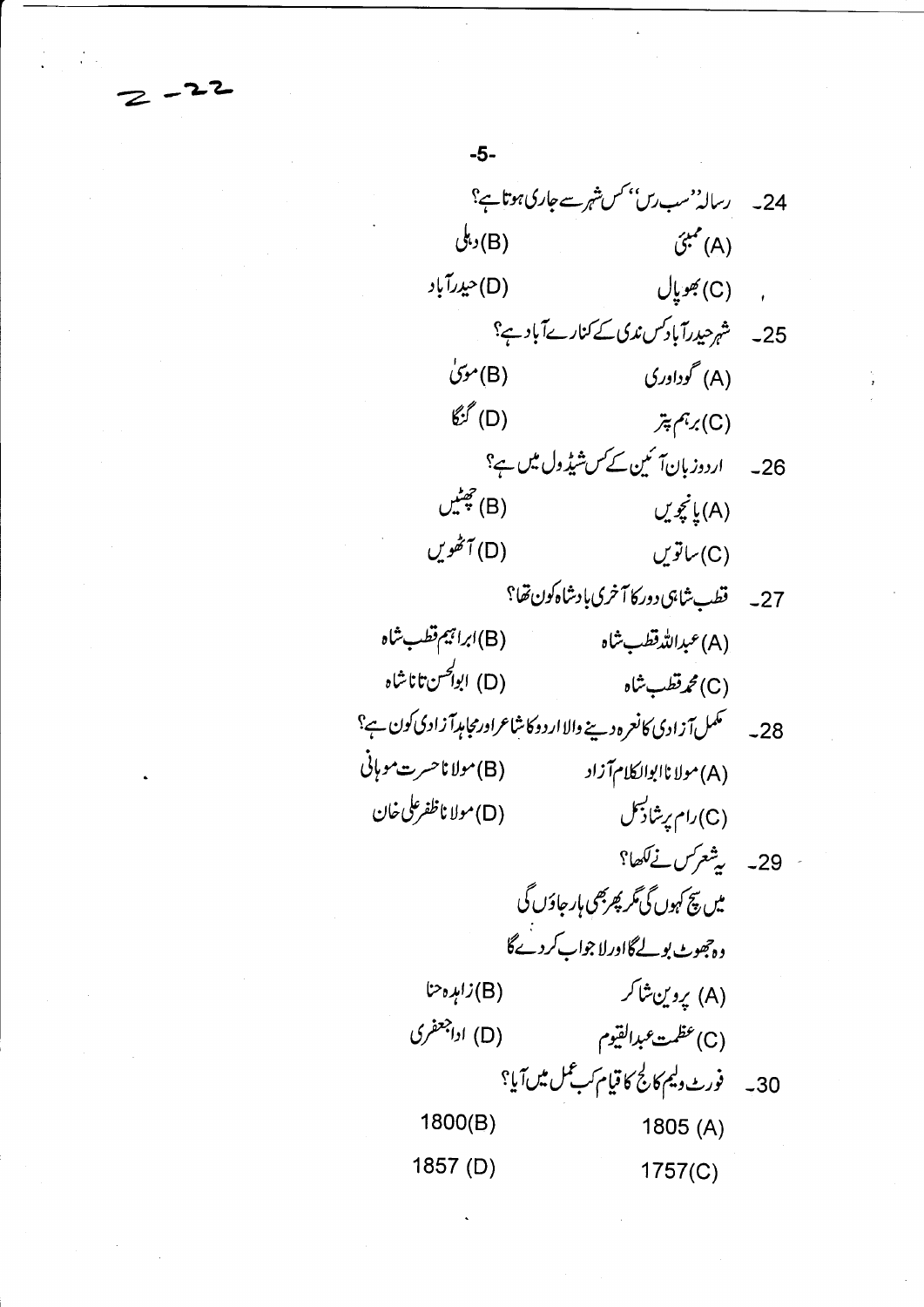31۔ سمبر دیکھین'' نام کی کورونا کی ویکسین *کس کمپن*ی نے تیارکی ہے؟ (A) بھارت بایوفیک (B) سانڈوز (D) سیرم انسٹی ٹیوٹ آف انڈیا (C) پنجې<sub>ل</sub> 32 په لاحقے کې مثال؟ (A) بدگمان (B) دواساز (D)خۇش بو (C) کم قہم 33- منٹوکاا یک افسانہ؟ (A)ڻو په ٿيڪ سنگھ (B) لجاف (D) جُ اکبر (C)سونے کیاا پنٹ 34۔ فورٹ دلیم کالج سے ہے دابست<sup>ہیں</sup> تھ؟ (B) نہال چندلا ہوری  $(\mathsf{A})$ میرامن  $(\mathsf{A})$ (D) جان گلگرسٹ (C) ماسٹررام چندر 35\_ اسلامی کلینڈر کانواں امہینہ کون ساہے؟ (B) جمادى الثانى (A)رمضان (D) شوال (C) شعبان 36۔ ''ضحاک'' *کس کا ڈرامہ*ے؟ (A) آغا<sup>حس</sup>ن امانت<br>... (C) آغاحشر کاشمیری (D) محم<sup>رس</sup>ن 37۔ شعرافجم <sup>سم</sup>س کی تصنیف ہے؟ (B)مولا نا آزاد (A) مولا ناشلی *نعم*انی (D) مولاناحالي (C)مولا نامودودی 38۔ پانچ مصر مے والی نظم کوکیا کہتے ہیں؟  $U^{\dot{\mathcal{F}}}(A)$  $U^{\prime\prime\prime\prime}(B)$ (D) مجنس  $\mathcal{E}$ رباعی $(C)$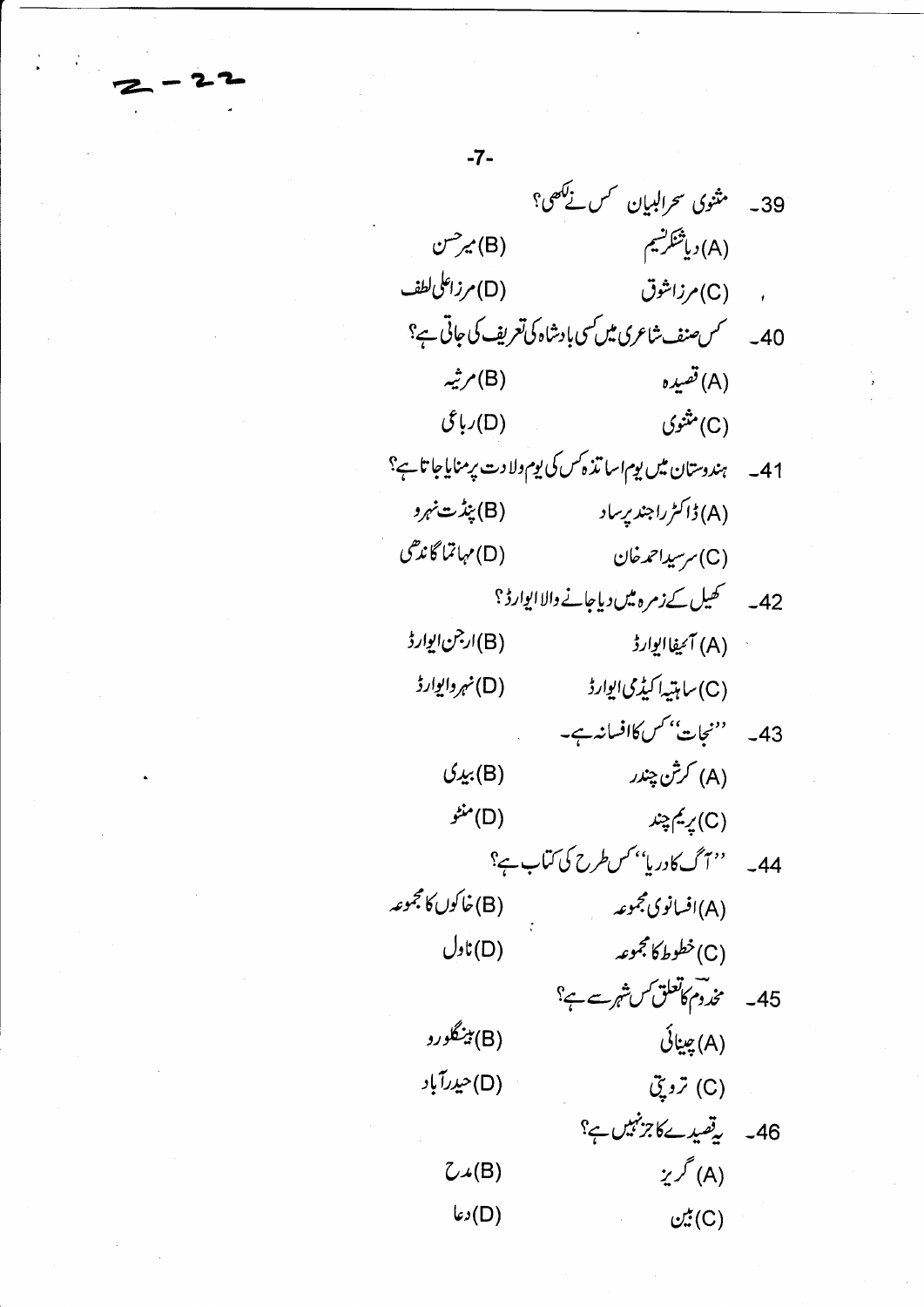'' بحث وتکرار'<sup>' ک</sup>س کامضمون ہے؟  $-47$ (A) شېلى نىمانى (B) محم<sup>صی</sup>ین آزاد (C) منشى سجادحسين (D) سرسیداحمدخان 48۔ ''جُم الدولہٰ' کیاہے؟ (B)لقب (A) خطاب (D) تخلص  $\mathcal{F}(C)$ 49۔ ''حیدرآبادی بریانی بے مثال ہوتی ہے'' اس جملہ میں کون ی صفت ہے؟ (B) صفت مقداری (A) صفت عددی (D) صفت <u>ن</u>بتي (C) صفت ضمیری 50۔ ادارہاد بیاتِ اردوحیدرآباد کے بانی؟ (B) ڈاکٹرمحیالدین قادری زور (A) محمد قلي قطب شاه (D) حضورنظام (C)مولوی *عبدالحق* 

 $-8-$ 

\*\*\*